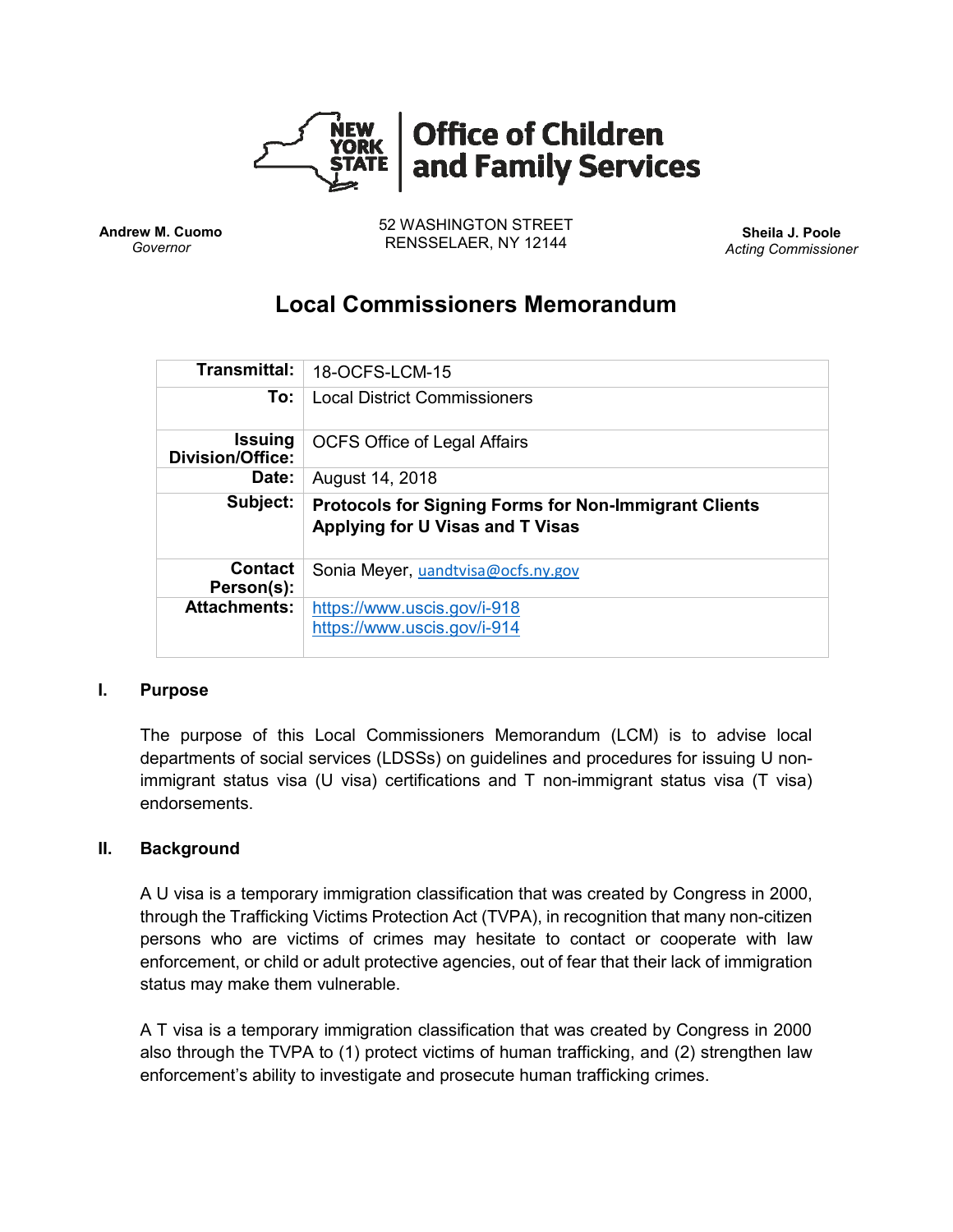$\overline{\phantom{a}}$ 

New York State recognizes that U and T visas are particularly powerful tools for agencies tasked with enforcing laws that protect vulnerable non-citizen New Yorkers, including victims of human trafficking. In the context of child and adult protective services, U and T visas strengthen an LDSS's ability to effectively investigate and pursue civil prosecution of child and adult protective cases involving non-citizen children or family members, as well as protect non-citizen victims of qualifying crimes—including human trafficking and crimes related to child abuse, adult abuse, domestic violence, sexual assault, and certain other crimes listed below in Section IV(3)(b)(ii)—who assist with the LDSS's child or adult protective investigation and prosecution.

Crime victims who wish to apply for a U visa must include a certification completed by a certifying agency, along with their full application, to the United States Citizenship and Immigration Services (USCIS), which is a federal agency within the United States Department of Homeland Security.<sup>1</sup> For trafficking victims who wish to apply for a T visa, submission of an endorsement is not required, but USCIS gives great weight to the T visa endorsement when reviewing the victim's application.

As the investigating entity of child and adult protective matters, an LDSS qualifies as a U visa certifying agency and a T visa endorsing agency. Certain designated LDSS staff may sign U visa certifications and T visa endorsements. A U visa certification serves as a statement by the LDSS that the petitioner was the victim of a qualifying crime, possesses information about a qualifying crime, and is being helpful, has been helpful, or is likely to be helpful to the LDSS in the detection, investigation, or prosecution of a qualifying crime. A T visa endorsement is one piece of evidence that can be submitted by a trafficking victim to show that the victim is or was a victim of a severe form of trafficking, and that the victim has cooperated with any reasonable requests from law enforcement or the endorsing agency in an investigation or prosecution of human trafficking. A signed U visa certification or T visa endorsement does not automatically grant a non-citizen crime victim U or T nonimmigrant status, as that determination is made by USCIS based on the full application package.

U and T visas are two of many forms of potential immigration relief options that may be available to the children and vulnerable adults that LDSSs encounter. If approved by USCIS, a U or T visa is valid for up to four years and may provide a path to lawful permanent resident status. A conditionally approved U visa petitioner or T visa applicant can also receive authorization to work lawfully in the United States. Other forms of

<sup>1</sup> The current certifying agencies of U and T visas in New York State are the New York State Police, the New York State Department of Labor, and the New York State Division of Human Rights. Through this LCM, the New York State Office of Children and Family Services (OCFS) is advising LDSSs of their responsibilities as the investigating entities of child and adult protective matters in certifying U visas and endorsing T visas, as provided for in law, see https://www.governor.ny.gov/sites/governor.ny.gov/files/atoms/files/2016 State\_of\_the\_State\_Bo [ok.pdf.](https://www.governor.ny.gov/sites/governor.ny.gov/files/atoms/files/2016_State_of_the_State_Book.pdf)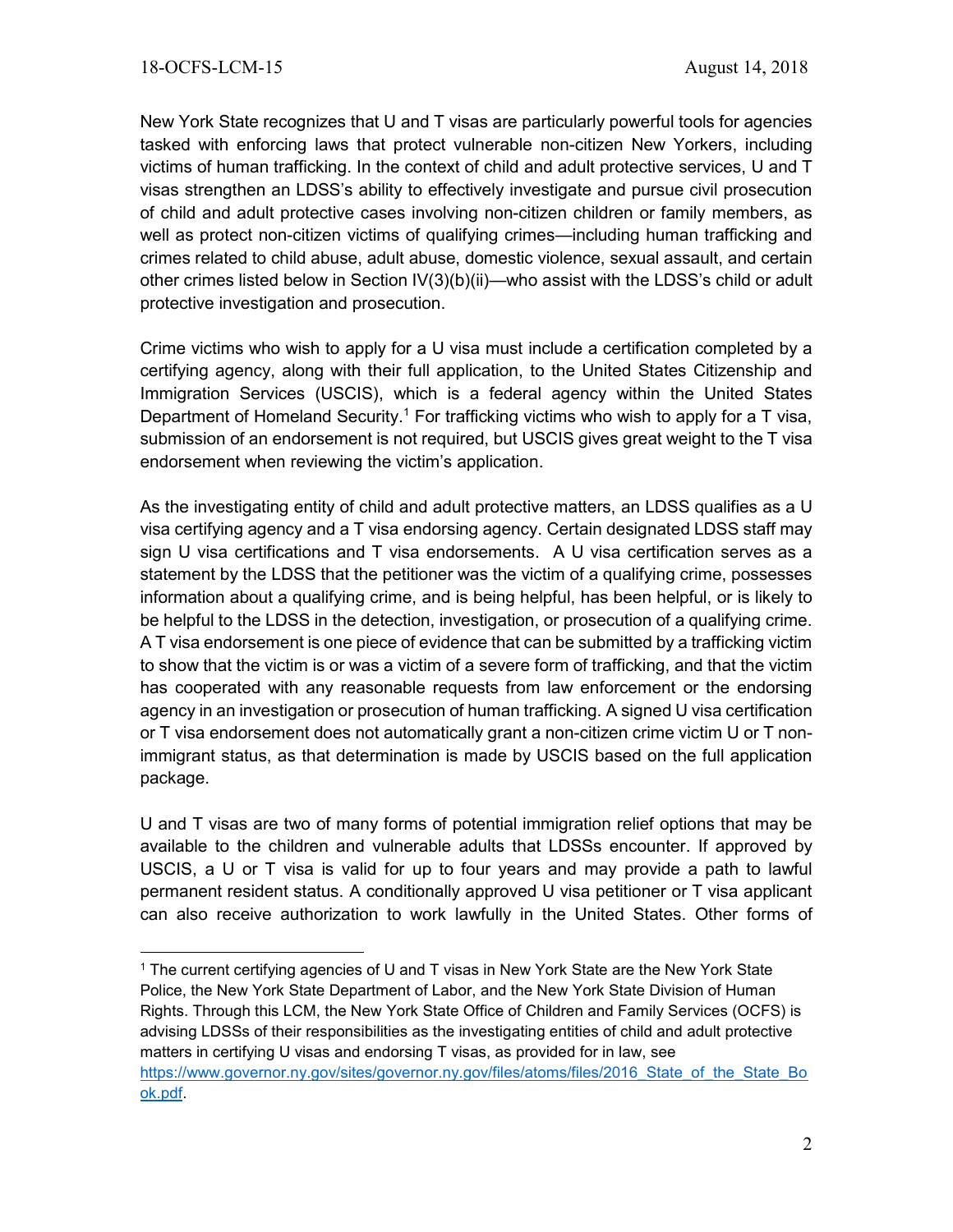immigration relief that may be available include Special Immigrant Juvenile Status (SIJS) or relief under the Violence Against Women Act (VAWA). However, this LCM only addresses an LDSS's authority to certify U visas and endorse T visas, and does not address any other forms of immigration relief.

This LCM serves as a general guideline to enable LDSSs to have adequate procedures for the receipt and timely processing of requests for U visa certifications and T visa endorsements.

# **III. Definitions**

- **1. Petitioner:** For purposes of this LCM, petitioners are victims of certain qualifying crimes who are seeking U visa relief and submit a request for a U visa certification to an LDSS. Petitioners include the direct and indirect victims of a qualifying crime, which includes crimes related to child abuse and maltreatment, as well as crimes related to elder abuse. In some circumstances, petitioners can be witnesses or bystanders, including a parent who can testify to a child being abused by another person.
- **2. Applicant:** For purposes of this LCM, an applicant is an individual submitting a request for a T visa endorsement to an endorsing agency.
- **3. Certifying Agency:** Pursuant to the federal regulations governing U visas, a certifying agency is the agency "that has responsibility for the investigation or prosecution" of the qualifying crime or criminal activity (8 CFR 214.14(a)(2)). USCIS has indicated that governmental agencies that investigate child and adult protective cases meet the criteria as a certifying agency for U visa purposes.
- **4. Endorsing Agency:** Pursuant to the federal guidelines governing T visas, endorsements must be submitted by an appropriate law enforcement agency "that has the authority for the investigation or prosecution of human trafficking."<sup>2</sup>
- **5. Certifying or Endorsing Official:** For purposes of this LCM, a certifying or endorsing official is any of the following:
	- **a)** A local commissioner of social services; or
	- **b)** A person in a supervisory role, designated by the local commissioner of social services to issue a USCIS Form I–918 Supplement B, *U Nonimmigrant Status Certification* (hereinafter referred to as "Form I-918B") or a USCIS Form I-914

 $\overline{a}$ 

 $2$  The federal guidelines are available at:

[https://www.dhs.gov/sites/default/files/publications/PM\\_15-](https://www.dhs.gov/sites/default/files/publications/PM_15-4344%20U%20and%20T%20Visa%20Law%20Enforcement%20Resource%20Guide%2011.pdf) [4344%20U%20and%20T%20Visa%20Law%20Enforcement%20Resource%20Guide%2011.pdf](https://www.dhs.gov/sites/default/files/publications/PM_15-4344%20U%20and%20T%20Visa%20Law%20Enforcement%20Resource%20Guide%2011.pdf)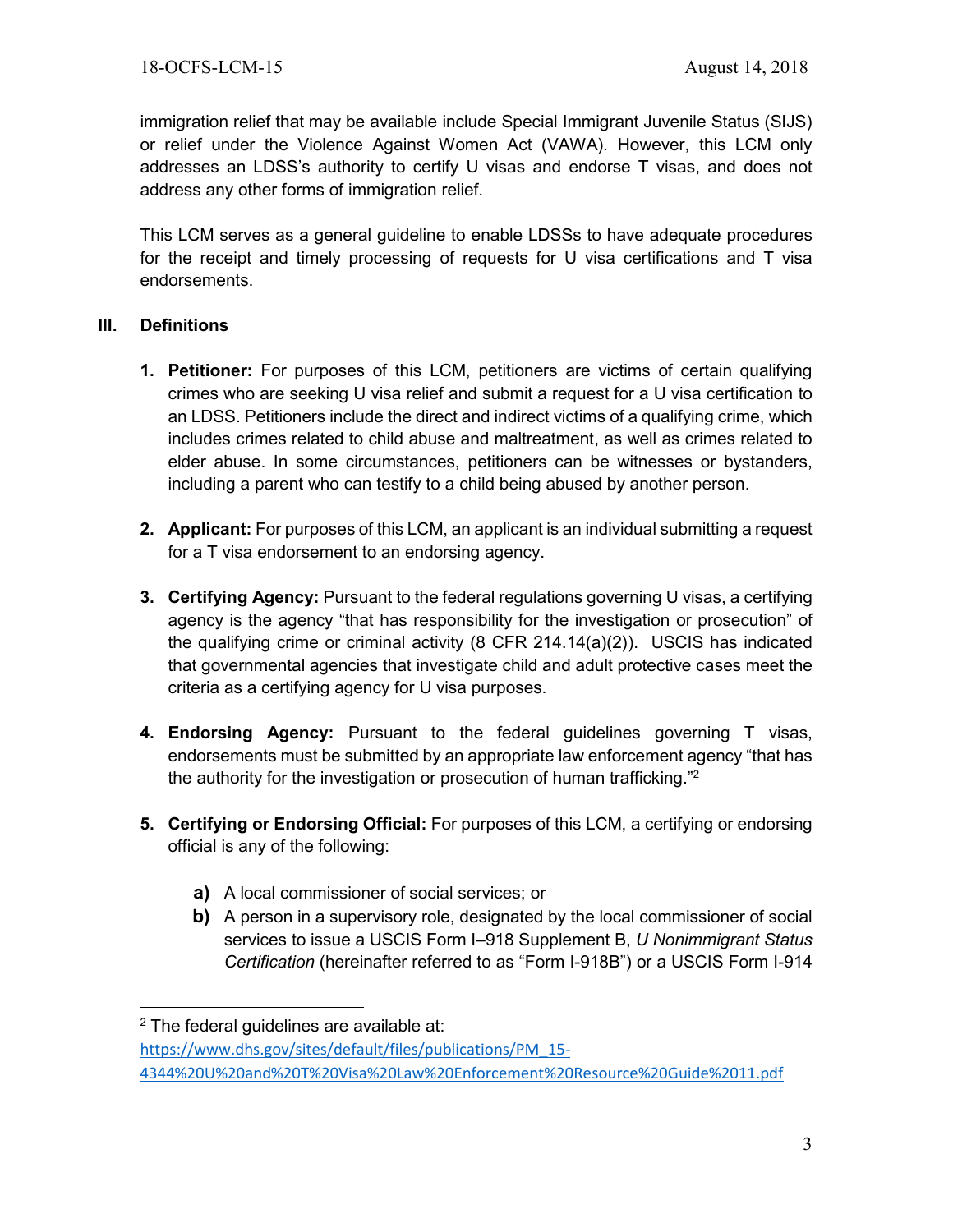Supplement B, *Declaration of Law Enforcement Officer for Victim in Trafficking of Persons* (hereinafter referred to as "Form I-914B") on behalf of the agency. A local commissioner of social services may delegate the authority to issue U visa certifications or T visa endorsements on behalf of the LDSS to another appropriate individual. LDSSs can exercise discretion in determining whether one or more persons employed by the LDSS should be designated to issue certifications or endorsements.

- **6. Labor Trafficking** is "the recruitment, harboring, transportation, provision, or obtaining of a person for labor or services, through the use of force, fraud, or coercion for the purpose of subjection to involuntary servitude, peonage, debt bondage, or slavery." 3 A severe form of trafficking in persons includes labor trafficking.
- **7. Sex Trafficking** is "the recruitment, harboring, transportation, provision, obtaining, patronizing, or soliciting of a person for the purpose of a commercial sex act."<sup>4</sup> A severe form of trafficking in persons includes "sex trafficking in which a commercial sex act is induced by force, fraud, or coercion, or in which the person induced to perform such act has not attained 18 years of age." 5

# **IV. Program Implications**

# **1. GENERAL REQUIREMENTS**

**a) U Visa**: The certifying official must fully complete and sign the Form I–918B certification and include specific details about the nature of the crime(s) detected, investigated, prosecuted, convicted, or sentenced, and a detailed description of the petitioner's helpfulness or likely helpfulness to the detection, investigation, prosecution, conviction, or sentencing of the criminal activity. The certifying official may provide additional information, if necessary, regarding the qualifying criminal activity to complete the certification.

Along with each Form I-918B certification, the LDSS should include a letter, signed by the local commissioner of social services, showing the designation of the signing official(s). This letter should state that a person with a supervisory role within the LDSS is the signing official(s). In lieu of including a letter with each certification, the LDSS can email a written delegation of authority to [LawEnforcement\\_UTVAWA.VSC@uscis.dhs.gov](mailto:LawEnforcement_UTVAWA.VSC@uscis.dhs.gov) for USCIS to keep on file.

**b) T Visa:** A T-visa applicant must submit evidence to USCIS that fully establishes, among other criteria, that the applicant has complied with any "reasonable request

 $\overline{\phantom{a}}$ <sup>3</sup> 22 USC 7102(9).

<sup>4</sup> 22 USC 7102(9) and (10).

<sup>5</sup> Ibid.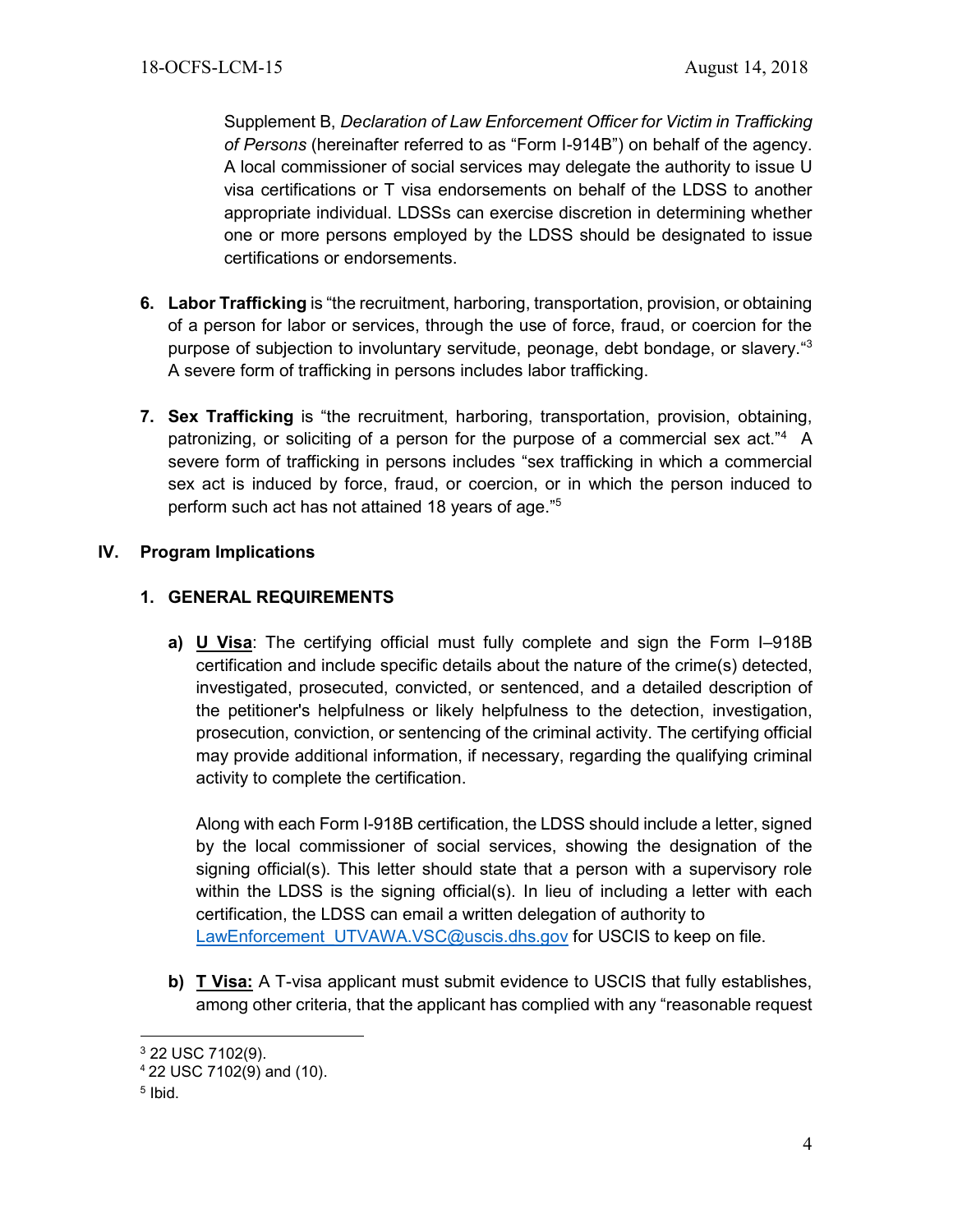for assistance" in the detection, investigation, prosecution, conviction, or sentencing of human trafficking. While this evidence can be established by the applicant's own statements of cooperation with law enforcement, USCIS gives great weight to the inclusion of Form I-914B, signed and completed by an appropriate endorsing agency.

To obtain an endorsement from an endorsing agency, applicants must be victims of a severe form of trafficking in persons, and have complied with any reasonable request from the LDSS for assistance in the detection, investigation, prosecution, conviction, or sentencing of human trafficking.

# **2. CONFIDENTIALITY AND NON-DISCLOSURE**

- **a) Confidentiality of process:** The contact information for petitioners requesting a Form I-918B certification and applicants requesting a Form I-914B endorsement will only be shared as authorized under law, which may include sharing it with authorized LDSS staff, certifying agencies, endorsing agencies, and USCIS.
- **b) Except as required by federal, state or local law, or if authorized by the petitioner or applicant or the petitioner's or applicant's attorney or legal representative, certifying agencies or endorsing agencies and officials shall not disclose:** 
	- **i.** the immigration status of a petitioner or an applicant; or
	- **ii.** the existence of a request for certification of Form I–918B or endorsement of Form I-914B.

# **3. PROCEDURE**

**a) Timeliness of Submission:** The request for certification of Form I-918B or endorsement of Form I-914B can be submitted at any time during the LDSS's investigation or involvement in the detection of the qualifying crime, severe form of human trafficking, or within a reasonable time after such investigation or involvement.

# **b) Eligibility Standards for Issuing Form I-918B (U visa):**

- **i. Jurisdiction:** The LDSS must have jurisdiction to investigate an allegation of a violation of law under the LDSS's area of authority.
- **ii. Existence of a Qualifying Criminal Activity:** The LDSS must have some credible evidence, which may include the petitioner's selftestimony, that the petitioner is a direct or indirect victim of one of the qualifying criminal activities listed in the U visa statute, or any other evidence deemed appropriate by the LDSS. *Qualifying criminal activity includes*: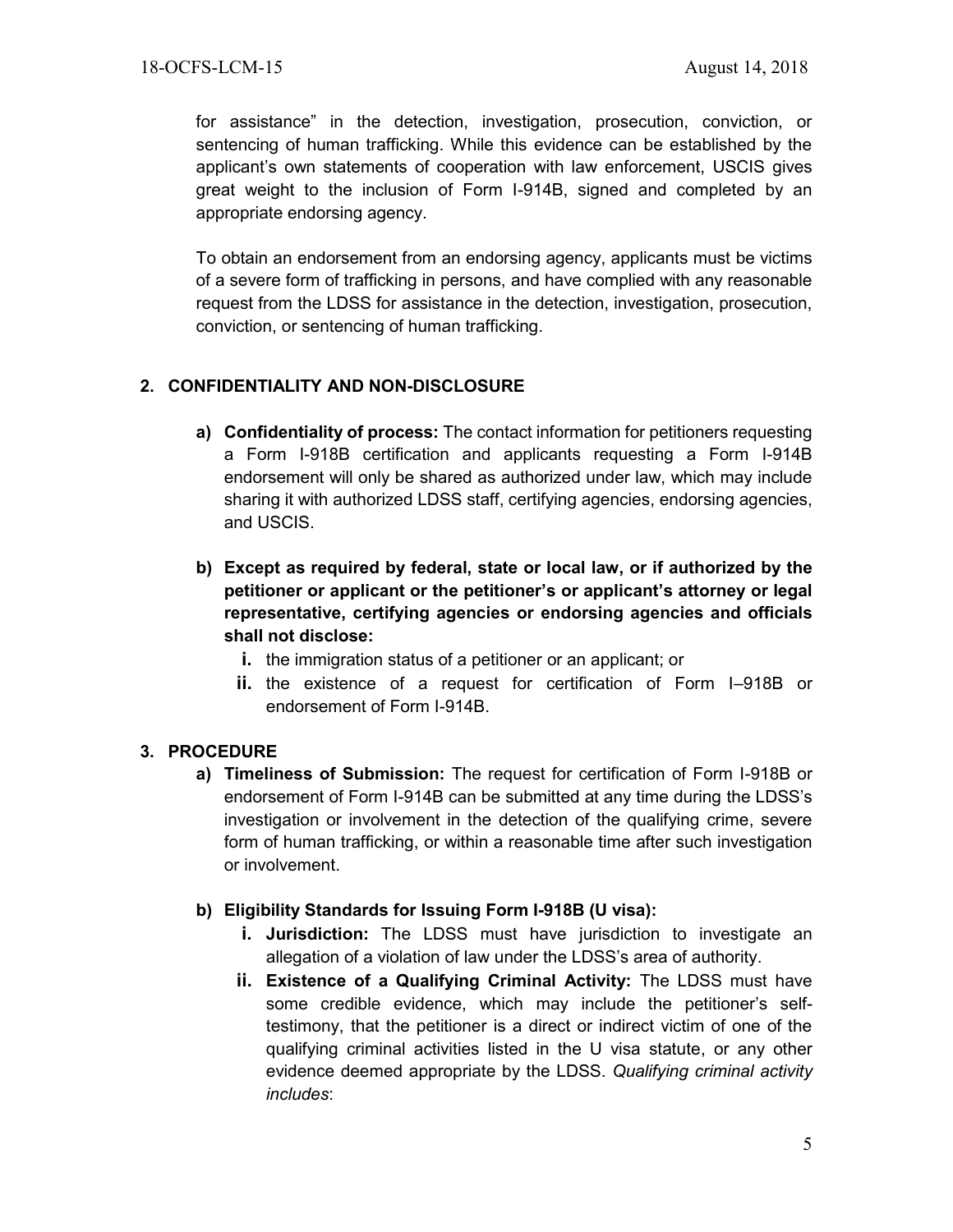| Abduction                 | Incest                 | Sexual exploitation           |
|---------------------------|------------------------|-------------------------------|
| Abusive sexual contact    | Involuntary servitude  | Slave trade                   |
| Being held hostage        | Kidnapping             | Stalking                      |
| <b>Blackmail</b>          | Manslaughter           | Torture                       |
| Domestic violence         | Murder                 | Trafficking <sup>6</sup>      |
| Extortion                 | Obstruction of justice | Unlawful criminal restraint   |
| False imprisonment        | Peonage                | Witness tampering             |
| Felonious assault         | Perjury                | Other related crimes          |
| Female genital mutilation | Prostitution           | Attempt, conspiracy, or       |
| Fraud in foreign labor    | Rape                   | solicitation to commit any of |
| contracting               | Sexual assault         | the above-mentioned crimes    |
|                           |                        |                               |

The above list of qualifying criminal activities contains general categories of qualifying crimes, which are not tied to any particular statutory definition except "fraud in foreign labor contracting," which is a federal offense. <sup>7</sup> Similar activities may serve as qualifying criminal activity where the nature and elements of the offenses are substantially similar to offenses included in the list. In the context of child and adult protective agencies, qualifying criminal activity may include assault, abusive sexual contact, sexual assault, domestic violence, unlawful criminal restraint, and other related crimes. In New York, it is the LDSS that is legally responsible for child and adult protective investigations (Social Services Law §§424 and 473.1(a)). As a result, LDSSs are deemed appropriate certifying agencies to certify U visas. Some of the qualifying criminal activities may not be within the LDSS's jurisdiction to detect or investigate. However, this does not preclude the LDSS from referring the petitioner to another certifying agency.

It is important to note that an individual may be eligible for a U visa even if the qualifying criminal activity is not the subject of the child or adult protective case. For example, if an LDSS determines during the course of an investigation of a child protective case that a child's parent is the victim of domestic violence and that parent assists the LDSS by cooperating with the child protective case, the LDSS may provide a U

 $\overline{\phantom{a}}$ 

<sup>&</sup>lt;sup>6</sup> In instances of severe forms of human trafficking, petitioners and their representatives have the discretion of requesting a U visa certification and/or T visa endorsement from the relevant agency.

<sup>7</sup> 18 USC 1351.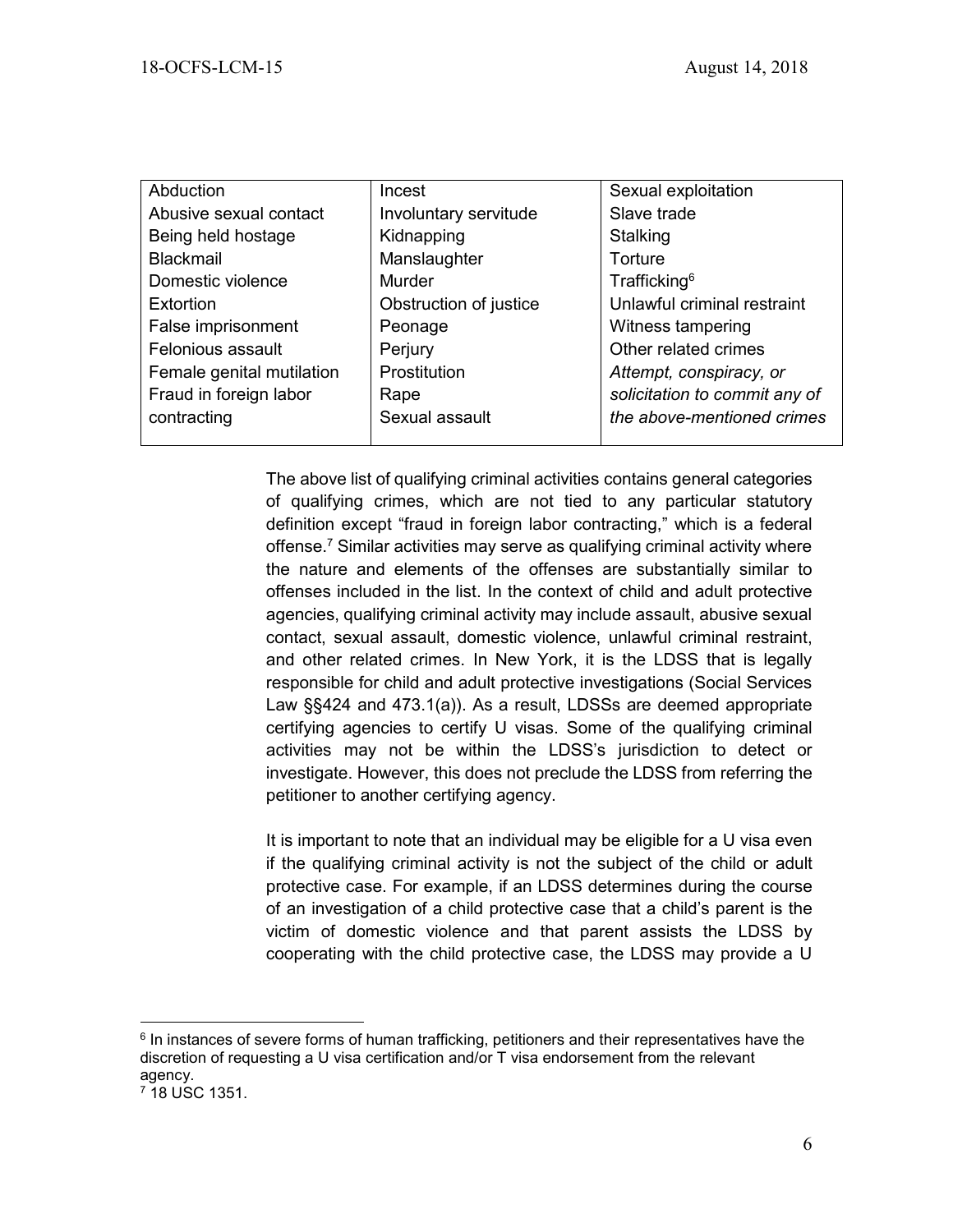visa certification to the child's parent based on the qualifying crime of domestic violence.

In addition, U visa certifications may also be available to "indirect victims," such as a person who cooperates with law enforcement and offers evidence when the petitioner's spouse has been the victim of the qualifying crime of murder or manslaughter. Another example involves a parent who provides information on the abuser when a child under 21 years of age is sexually abused and too traumatized to provide any information; that parent may also qualify to file for a U visa as an indirect victim. Further elaboration on indirect victims is provided under Additional Considerations in section IV(4)(d) of this LCM.

**iii. Petitioner's Helpfulness to the Certifying Agency:** The petitioner must be helpful, have been helpful, or be likely to be helpful in the LDSS's detection, investigation, or prosecution of the qualifying criminal activity. There is no requirement that the crime be charged or prosecuted. If the case is prosecuted, there is no requirement that the petitioner testify or the perpetrator be convicted.

To determine helpfulness, LDSSs will presume that a petitioner is being helpful, has been helpful, or is likely to be helpful to the detection, investigation, or prosecution of a qualifying crime if the petitioner has provided information and assistance reasonably requested by the LDSS, even if the testimony obtained is not subsequently used at trial or an agency proceeding. The petitioner has an ongoing responsibility to be helpful. If a petitioner unreasonably refuses to assist the LDSS after reporting a crime, the petitioner will not be eligible for a U visa certification.

The petitioner's duty to remain helpful to the LDSS remains even after a U visa is granted. Once the petitioner has been granted a certification, if the petitioner unreasonably refuses to assist in the investigation or prosecution of the qualifying criminal activity of which the petitioner is a victim, even after the certification has been submitted to USCIS or after the U visa has been issued, the LDSS, at its discretion, may notify USCIS by email, at the Vermont Service Center: [LawEnforcement\\_UTVAWA.vsc@uscis.dhs.gov.](mailto:LawEnforcement_UTVAWA.vsc@uscis.dhs.gov)

### **c) Eligibility Standards for Issuing Form I-914B (T Visa)**

**i. Jurisdiction**: The LDSS must have jurisdiction to investigate an allegation of a violation of law under the LDSS's area of authority.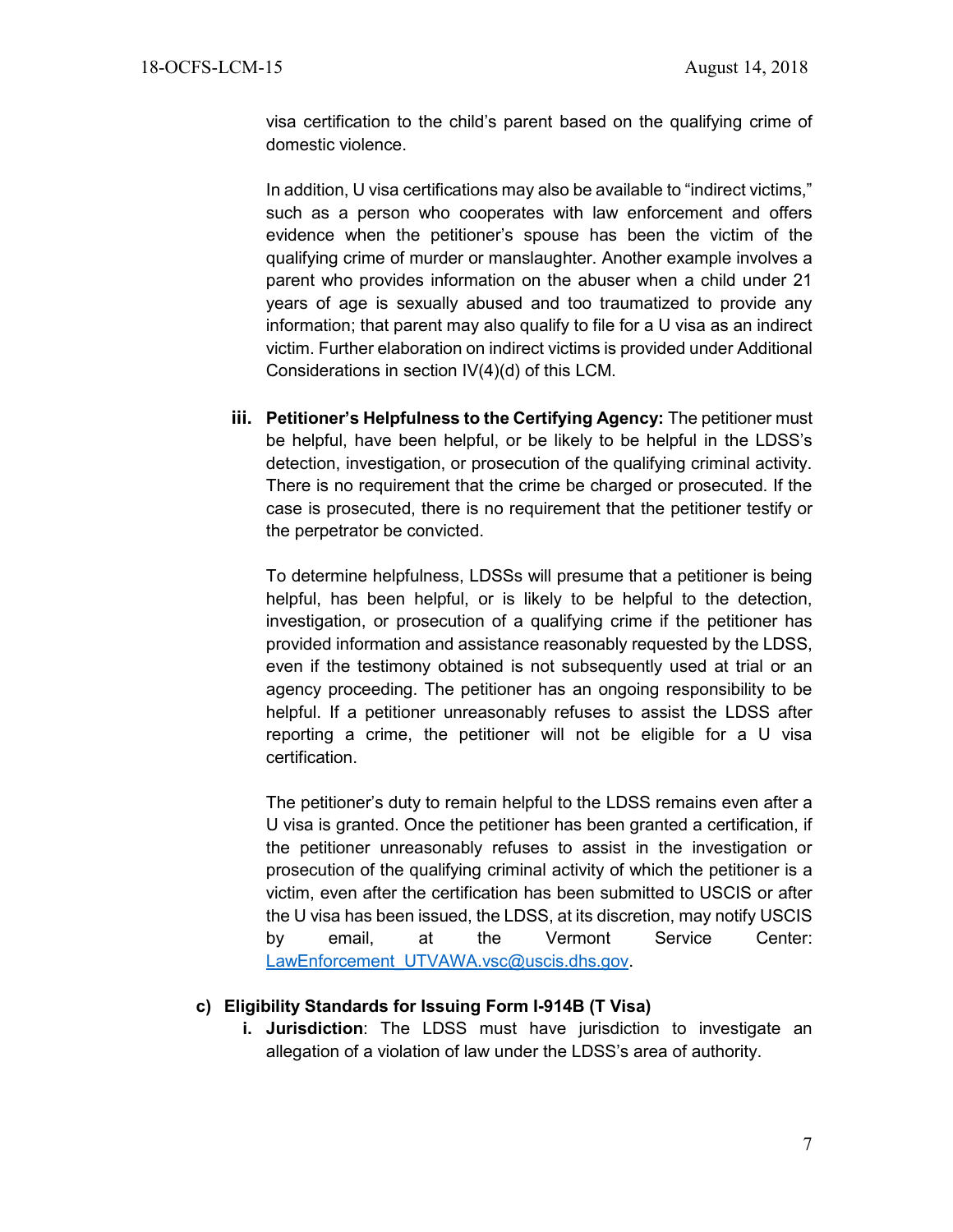$\overline{\phantom{a}}$ 

- **ii. Trafficking Victim:** The LDSS must have a reasonable basis to believe, based on credible and reliable evidence, including the applicant's selftestimony, that the applicant is a victim of a severe form of trafficking in persons, as defined by the federal TVPA (which may include sex or labor trafficking); and
- **iii. Reasonable Assistance to the Endorsing Agency:** The applicant has complied with any reasonable request from the endorsing agency for assistance in the detection, investigation, prosecution, conviction, or sentencing of human trafficking.

The determination of whether an endorsing agency's request to an applicant for assistance in the detection, investigation, prosecution, conviction, or sentencing of human trafficking is "reasonable" depends on the totality of the circumstances. Factors that USCIS will take into consideration include general law enforcement and prosecutorial practices; the nature of the victimization; and the applicant's specific circumstances, including fear, severe traumatization, and the age and maturity of young applicants. **Exception to "reasonable assistance" requirement may be made when the applicant is:**

- **(1)** under 18 years old, or
- **(2)** unable to cooperate due to physical or psychological trauma. 8
- **d) Petitioner or Applicant Requirements for Submitting a Request for U Visa Certification or T Visa Endorsement Submitting the Request:**

A petitioner or applicant may only submit a request for a U visa certification or T visa endorsement to the LDSS involved in the underlying case. Requests should be submitted by the legal representative of the petitioner or applicant and specify whether a U visa certification or T visa endorsement is sought. A petitioner or applicant without legal representation may be referred by the LDSS to legal service providers to obtain proper legal representation or the LDSS may consider a direct request from a petitioner or applicant due to the petitioner or applicant's extenuating circumstances (such extenuating circumstances may include, but are not limited to the unavailability of legal representation to the petitioner or applicant or available legal representation will not accept immigration cases until the applications have attained a U visa certification or T visa endorsement).

<sup>&</sup>lt;sup>8</sup> In instances when the exception applies due to the applicant's inability to cooperate because of physical or psychological trauma, the endorsing agency may write a letter on behalf of the applicant that may be used as secondary supporting evidence to show the applicant's physical or psychological trauma.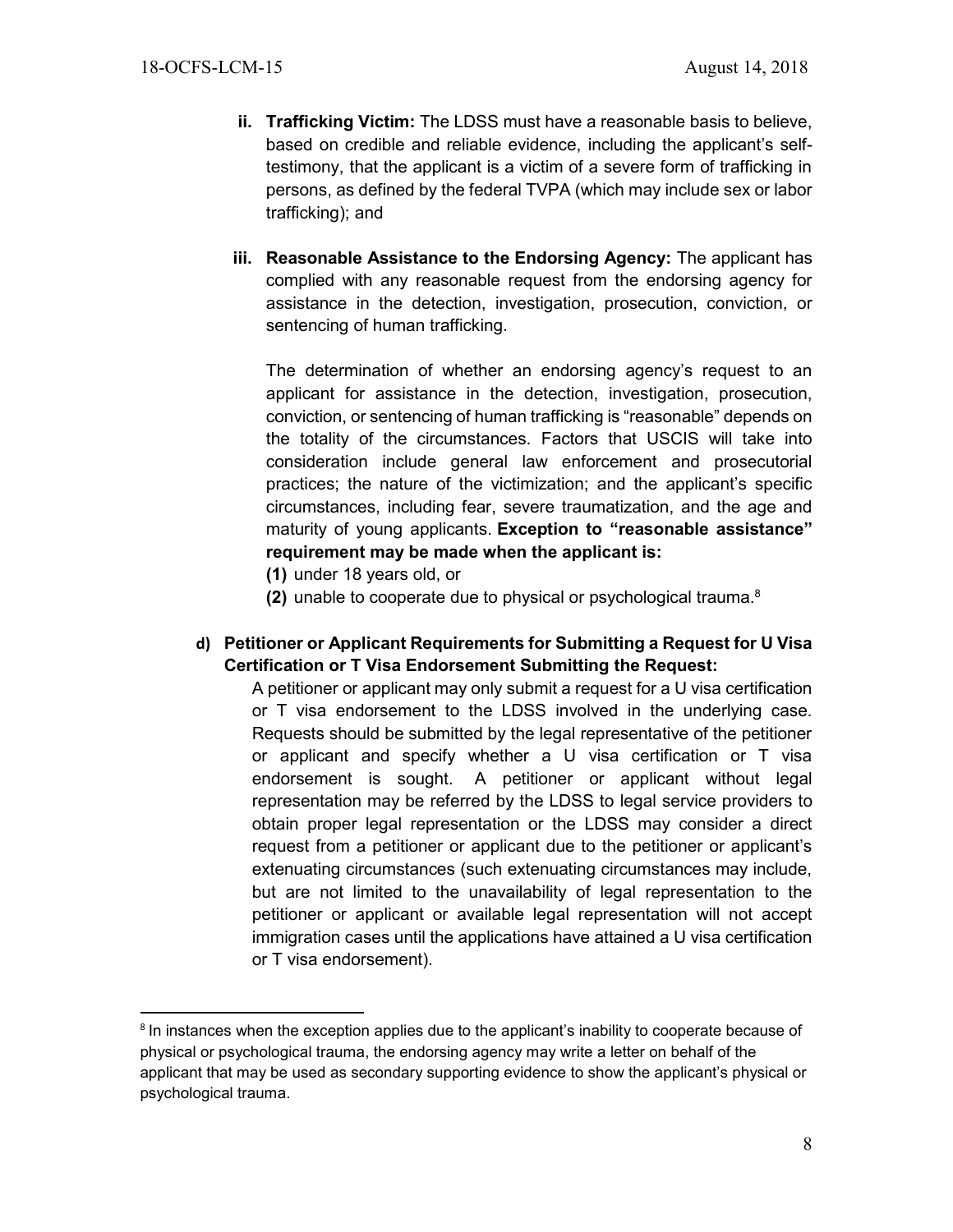- **i.** technical assistance resources is provided on the OCFS foster care form entitled *Immigration and Special Immigrant Juvenile Status (SIJS) Legal Resources* that is available on the OCFS website at [http://ocfs.ny.gov/main/documents/docs.asp?document\\_type=1&catego](http://ocfs.ny.gov/main/documents/docs.asp?document_type=1&category_number=10) [ry\\_number=10](http://ocfs.ny.gov/main/documents/docs.asp?document_type=1&category_number=10)
- **ii. Required Information:** In submitting a request for a U visa certification or T visa endorsement, a petitioner or applicant should include the case number(s) of the child or adult protective case(s) and the name(s) of any LDSS staff involved in the case(s), if known. The petitioner or applicant should provide as much information for Form I-918B or Form I-914B as possible, including the following:
	- **(1)** The petitioner's or applicant's personal information
	- **(2)** Details of the qualifying criminal activity or severe form of trafficking in persons, including:
		- **a.** any known dates,
		- **b.** description of the criminal activity or severe form of trafficking in persons being investigated and the petitioner's or applicant's knowledge of and involvement in the investigation, and
		- **c.** Description of any known or documented injuries to the petitioner, applicant, or other victim of the qualifying crime or severe form of trafficking in persons, including physical or mental abuse.
	- **(3)** The petitioner's or applicant's statement as to the petitioner's or applicant's helpfulness in the detection, investigation, prosecution, conviction, or sentencing of the criminal activity. Petitioners and applicants may attach additional pages as necessary, including copies of any relevant reports or findings.

### **e) LDSS Process for Issuing a Completed Form I-918B or Form I-914B**

If all the elements listed above in Section (IV)(3)(a), (b), (c), and (d) are present, the LDSS should prepare, sign, and issue a Form I-918B or Form I-914B to the petitioner or applicant for submission to USCIS.

# **i. Processing Time for Requests**

In order to provide timely certifications and endorsements for eligible petitioners and applicants, certifications and endorsements should be processed and completed as soon as the eligibility requirements listed in Section IV(3)(a), (b), (c), and (d) are met. The certifying or endorsing official should issue or deny a certification or endorsement as soon as possible, but it is recommended that the decision be made no later than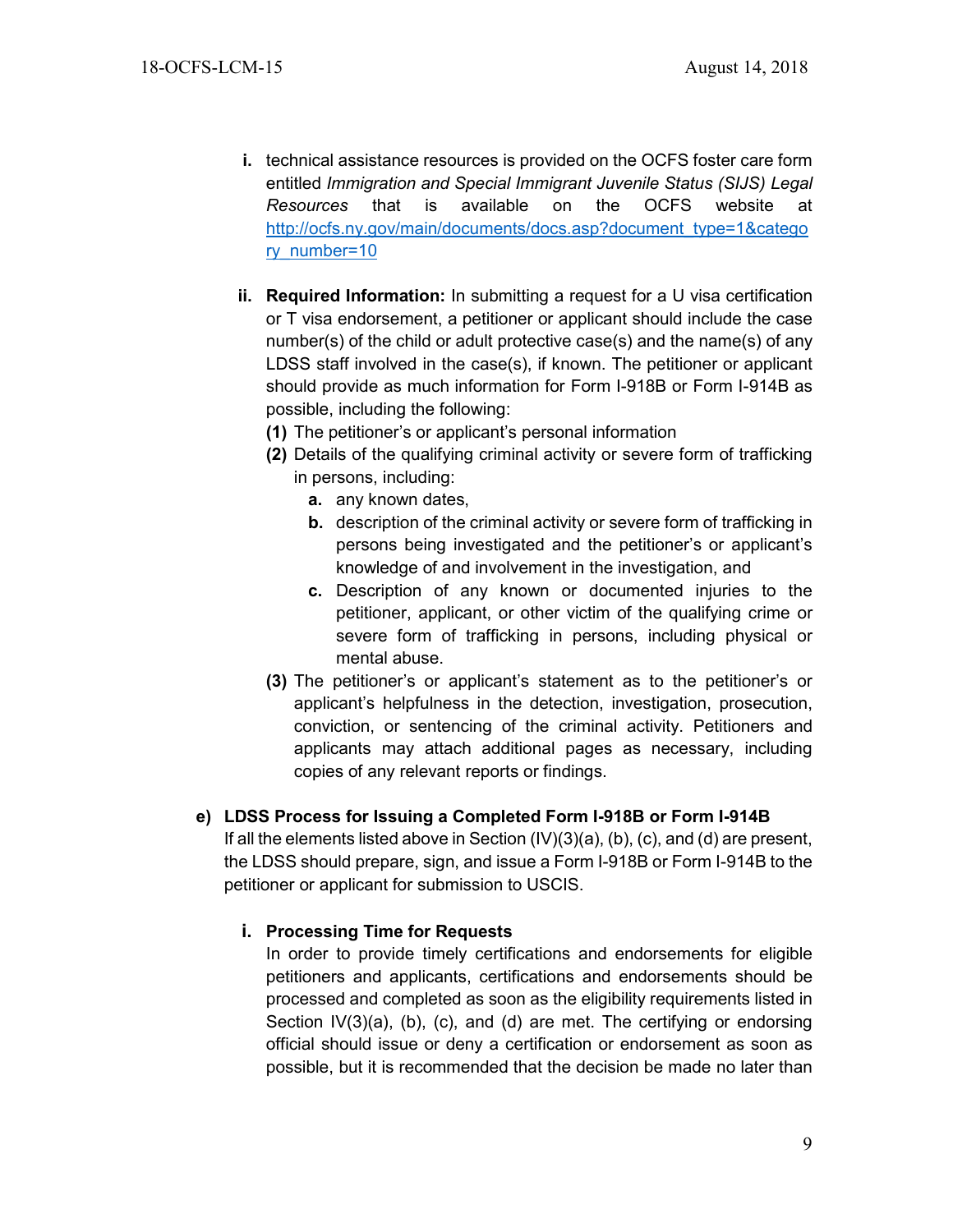60 days from the date the request was received, absent exceptional circumstances.

Where a petitioner, applicant, or a qualifying family member submits documentation to the LDSS showing that the petitioner, applicant, or qualifying family member is in removal proceedings or there are other exigent circumstances, the certification or endorsement should be processed within 14 days of receiving the request for certification or endorsement. Where the LDSS cannot issue a decision within 14 days, the LDSS may offer to issue a letter to the petitioner, applicant, or a qualifying family member indicating that the petitioner, applicant, or qualifying family member has submitted an application for a U visa certification or T visa endorsement and that it is under review.

# **ii. Return Original Signed Form I-918B or I-914B to the Petitioner or Applicant**

The LDSS shall return the original signed Form I-918B or Form I-914B to the petitioner or applicant. An LDSS shall not send the signed certification or endorsement separately to USCIS. The petitioner or applicant will send the original signed certification or endorsement as part of the petitioner's or applicant's application package to USCIS. For verification purposes by USCIS, the signature must be in blue ink.

#### **iii. Denials for Requests for Certifications or Endorsements**

Where a petitioner, applicant, or a qualifying family member requests a certification or endorsement and the LDSS intends to deny such request, the LDSS must submit justification for such denial to OCFS along with supporting documentation prior to issuing a denial letter to the requestor. All intended denials, justification and supporting documentation must be submitted to [UandTvisa@ocfs.ny.gov](mailto:Sonia.Meyer@ocfs.ny.gov) as soon as possible, but no later than 30 days from the date the request was received.

#### **4. ADDITIONAL CONSIDERATIONS**

- **a)** LDSSs must explain to petitioners and applicants that LDSSs do not make referrals to USCIS or United States Immigration and Customs Enforcement (ICE).
- **b)** Under no circumstances will staff at an LDSS give legal advice to any petitioners, applicants, or witnesses.
- **c)** The role of the LDSS in the U visa process is, when applicable, to certify that an individual is a victim of a qualifying criminal activity and to certify the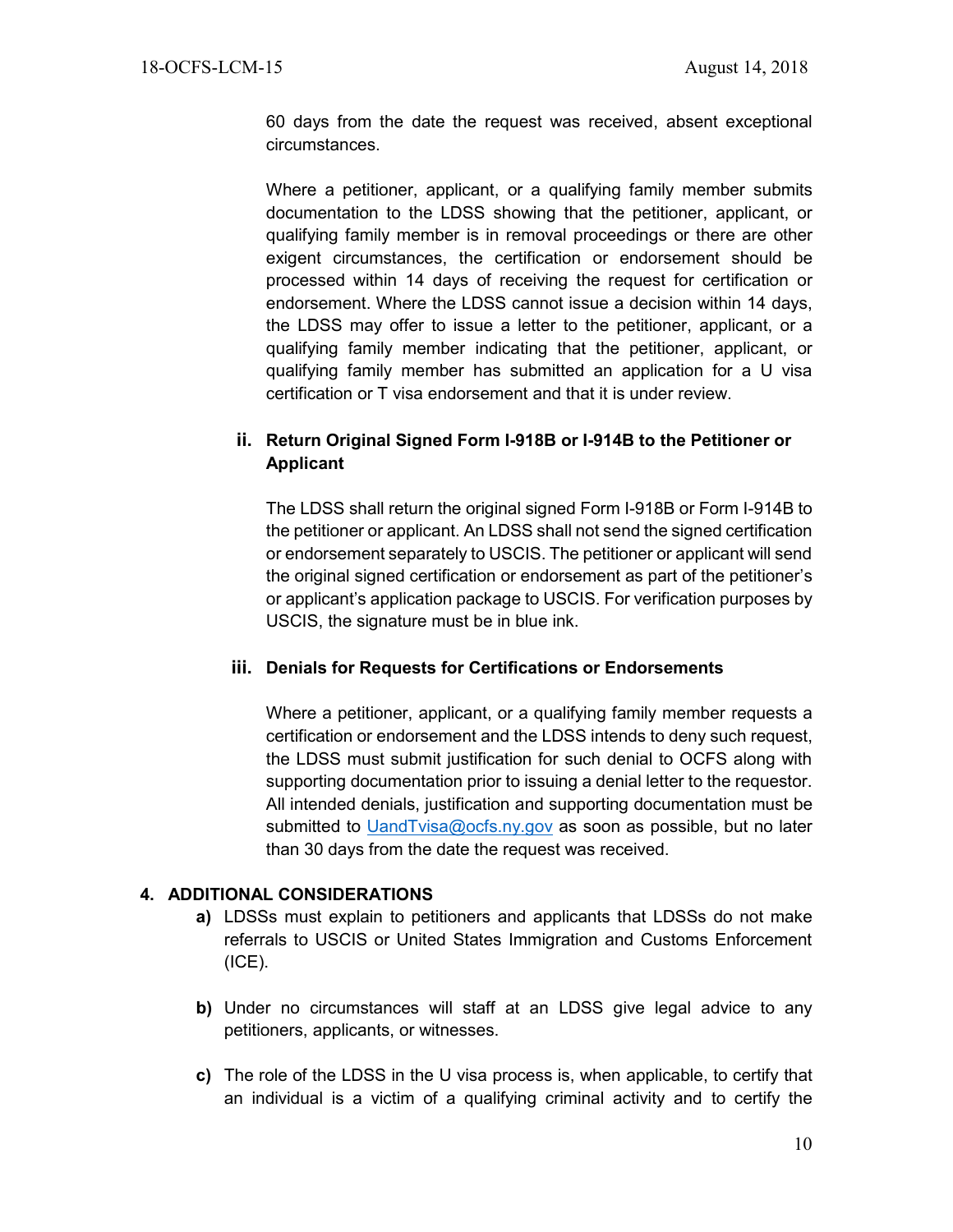helpfulness of the petitioner in the agency's detection, investigation, or prosecution of a qualifying crime. In the T visa process, the LDSS endorsement provides evidence that the applicant is a victim of a severe form of trafficking in persons and has cooperated with any reasonable requests from law enforcement in an investigation or prosecution of human trafficking. The LDSS's role does not include determining the petitioner's or applicant's eligibility for a U or T visa, nor does an LDSS determine whether the petitioner or applicant has suffered sufficient harm to merit a U or T visa. USCIS has sole authority to make a determination on whether to approve the U and T visa petitions.

- **d)** Under certain circumstances, persons sometimes referred to as "indirect victims" may apply for U visa certifications. Where the direct victim is deceased due to murder or manslaughter, or is incompetent or incapacitated, and therefore unable to provide information concerning the criminal activity or be helpful in the investigation or prosecution of the criminal activity, the following persons may qualify for a U visa as indirect victims:
	- i. the alien spouse and children under 21 years of age of the direct victim of the crime; and
	- ii. if the direct victim is under 21 years of age, the parents and unmarried siblings under 18 years of age may also qualify.

In many cases where a child is the victim of criminal activity, the child may not be able to provide adequate assistance due to the child's age, trauma suffered, or other reasons. Parents of a child victim play a crucial role in detecting and reporting criminal activity, providing information, and assisting certifying officials in the detection, investigation, prosecution, conviction, or sentencing of the crime committed against the child. For purposes of determining eligibility when the direct victim is a child, USCIS will consider the age of the direct victim at the time the qualifying criminal activity occurred. The immigration status of the child is not relevant; Form I-918B can be submitted whether or not the child victim is a United States citizen.

In rare circumstances, a bystander who suffers an unusual direct injury because of a qualifying crime can be a petitioner. An example would be a pregnant bystander who witnesses a violent crime and becomes so frightened or distraught at what occurs that she suffers a miscarriage.

Indirect victims must meet the remaining eligibility requirements for a U visa to receive approval. Therefore, indirect victims must have information about the criminal activity, and have been, are being, or are willing to be helpful to certifying officials in the detection, investigation, conviction, sentencing, or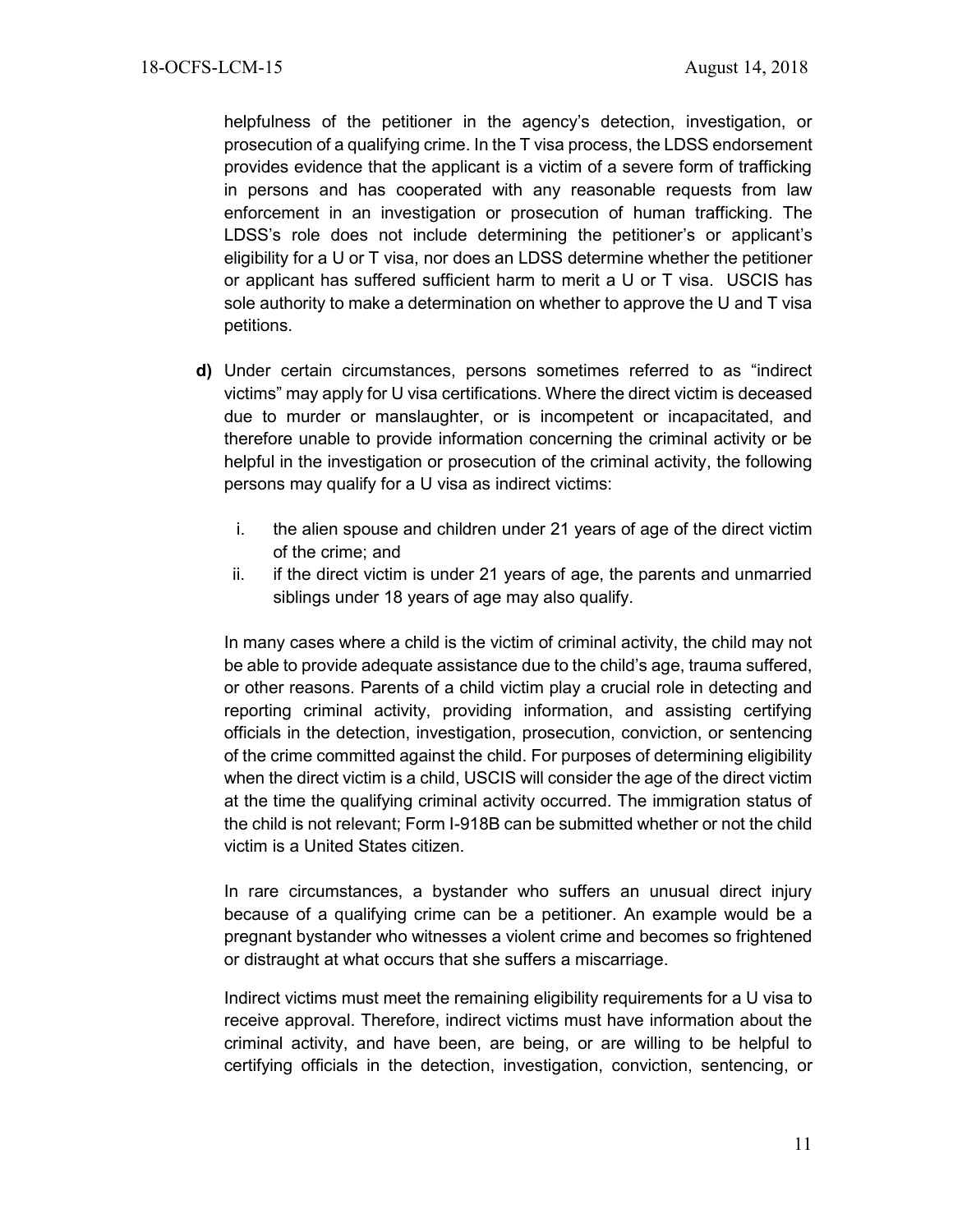prosecution of the criminal activity. The criminal activity must have occurred in the United States.

# **5. LANGUAGE ACCESS**

LDSSs are strongly encouraged to obtain interpretation or translation services for interactions with all U visa petitioners and T visa applicants who have limited English language proficiency. Interactions include, but are not limited to, intake sessions and interviews.

# **6. REQUESTS FOR RECONSIDERATION**

A denial from an LDSS of a request for a U visa certification or T visa endorsement shall not preclude a petitioner or applicant from reapplying to the LDSS at a later time if new evidence or new arguments become available. LDSSs must provide petitioners and applicants with information on reapplying after issuing a denial of a request for a U visa certification or T visa endorsement.

# **7. STATEWIDE VISA COORDINATOR**

The statewide visa coordinator shall be available to certifying and endorsing agencies for the implementation of this protocol, including providing guidance and assistance on the certification and endorsement processes and helping to resolve programmatic issues.

Petitioners and applicants may contact the statewide visa coordinator with questions or concerns about the U visa certification or T visa endorsement process for their specific matter. The statewide visa coordinator can assist certifying agencies and endorsing agencies with outstanding issues or questions to reach a proper resolution. The statewide visa coordinator may be reached by emailing: [penny.zhu@dos.ny.gov](mailto:penny.zhu@dos.ny.gov).

# **8. AGENCY STAFF TRAINING**

LDSSs are strongly encouraged to develop internal policies regarding U and T visas and to require certifying officials and endorsing officials to participate in regularly offered training opportunities made available by the state or USCIS on the following:

- **a)** The purpose of U and T visas and the laws and regulations governing U and T visas
- **b)** The role of the LDSS in providing U visa Form I-918B certifications and T visa Form I-914B endorsements
- **c)** Internal protocols for receiving and processing of Form I-918B and Form I-914B requests
- **d)** Staff responsibilities and considerations for certifying officials and endorsing officials